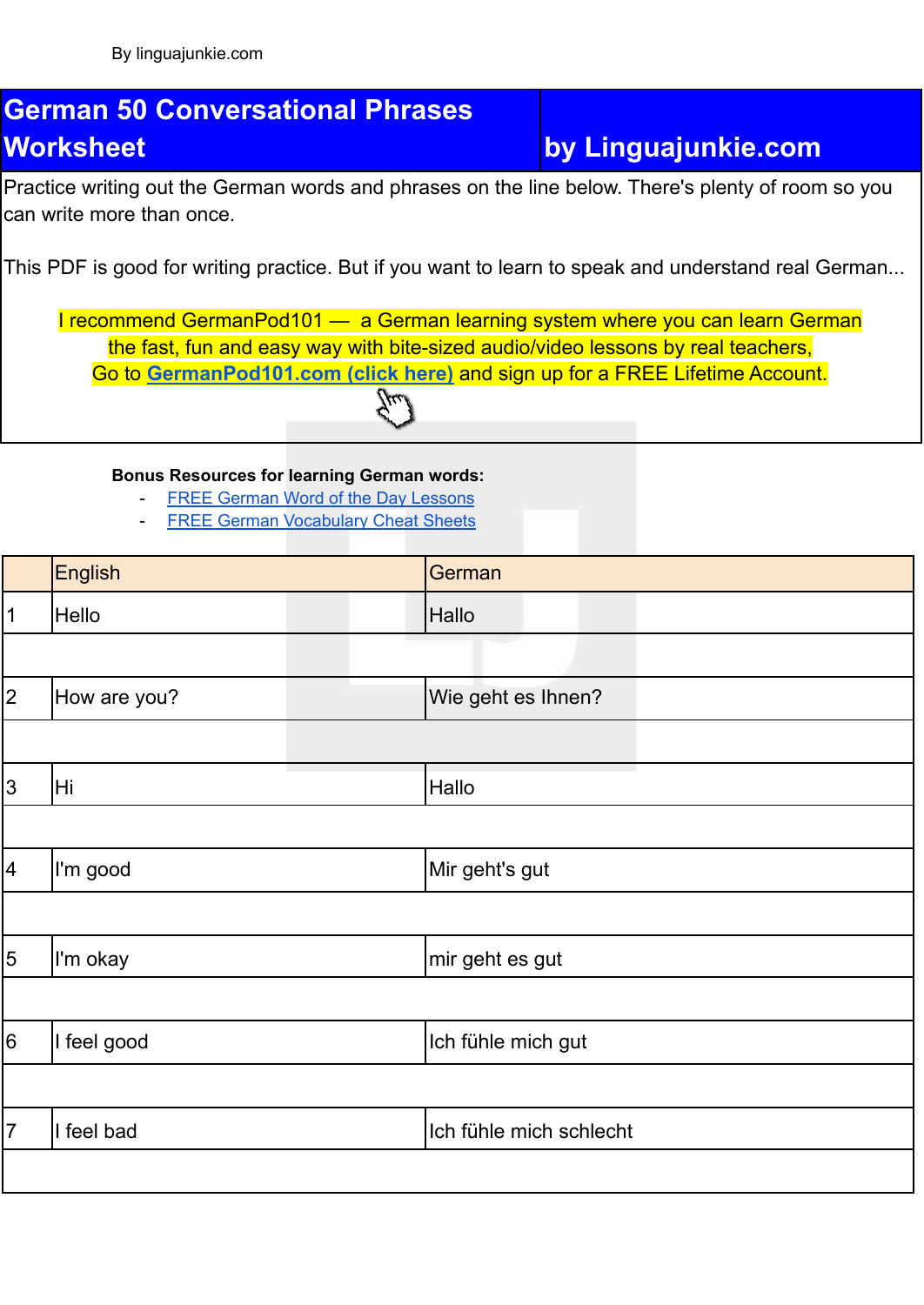|                 | Dy illiyuajulini <del>c</del> .com |                                 |
|-----------------|------------------------------------|---------------------------------|
| 8               | What about you?                    | Was ist mit dir?                |
|                 |                                    |                                 |
| $ 9\rangle$     | And you?                           | Und Sie?                        |
|                 |                                    |                                 |
| 10 <sup>°</sup> | What's your name?                  | Wie heißen Sie?                 |
|                 |                                    |                                 |
| 11              | My name is                         | Mein Name ist                   |
|                 |                                    |                                 |
| 12 <sub>2</sub> | Nice to meet you                   | Freut mich, dich kennenzulernen |
|                 |                                    |                                 |
| 13              | What's up?                         | Was geht?                       |
|                 |                                    |                                 |
| 14              | What's new?                        | Was gibt's Neues?               |
|                 |                                    |                                 |
| 15              | Where is the bathroom?             | Wo ist die Toilette?            |
|                 |                                    |                                 |
| 16              | Can you say that again?            | Kannst du das nochmal sagen?    |
|                 |                                    |                                 |
| 17              | Where do you work?                 | Wo arbeitest du?                |
|                 |                                    |                                 |
| 18              | Do you speak English?              | Sprichst du Englisch?           |
|                 |                                    |                                 |
| 19              | Excuse me                          | Entschuldigen Sie               |
|                 |                                    |                                 |
| 20              | I'm sorry                          | Es tut mir Leid                 |
|                 |                                    |                                 |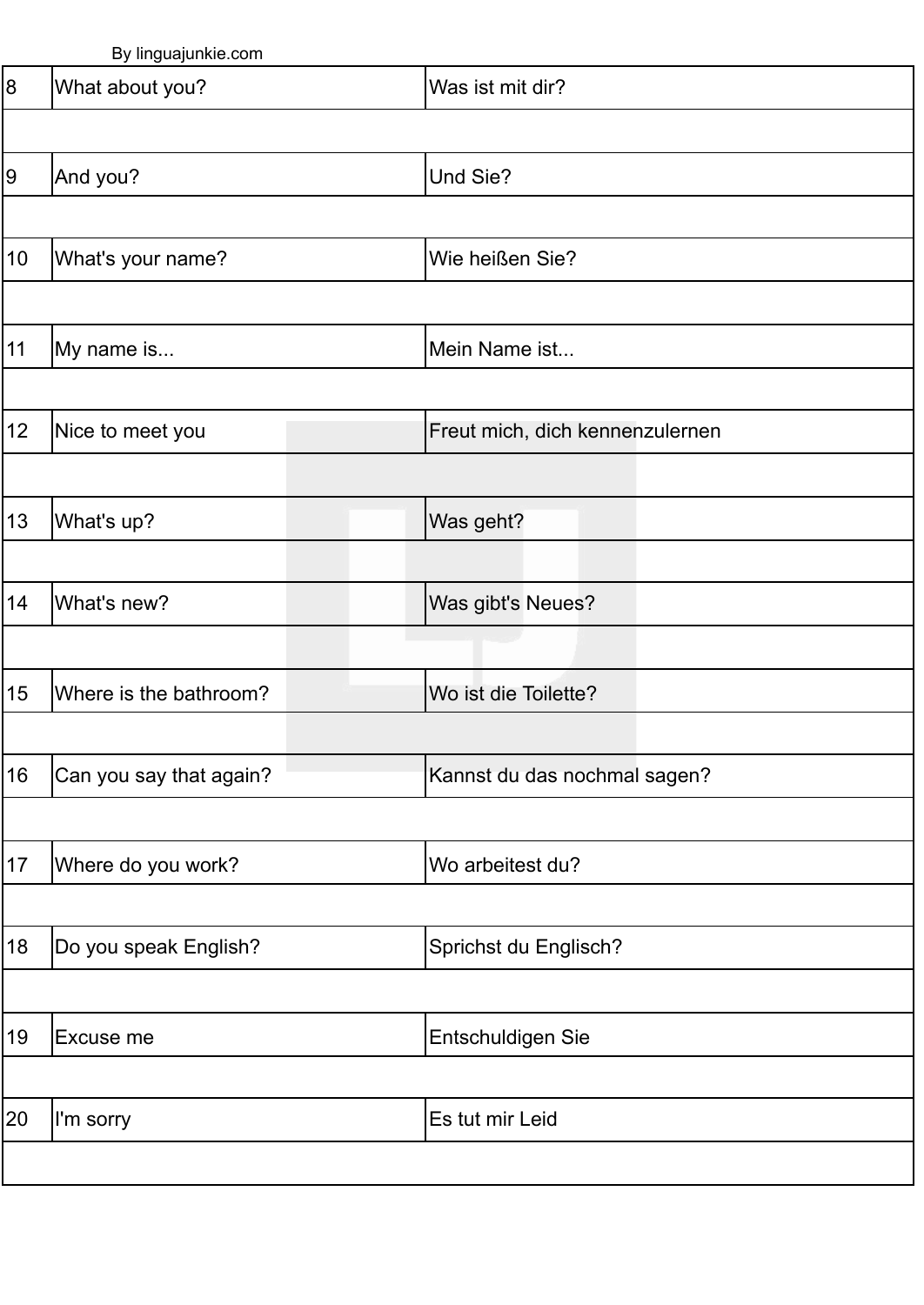|    | $\overline{\phantom{a}}$<br><u>بر ب</u> |                     |
|----|-----------------------------------------|---------------------|
| 21 | Thank you                               | Danke               |
|    |                                         |                     |
| 22 | You're welcome                          | <b>Bitte</b>        |
|    |                                         |                     |
| 23 | Yes                                     | Ja                  |
|    |                                         |                     |
| 24 | No                                      | Nein                |
|    |                                         |                     |
| 25 | I don't understand                      | Ich verstehe nicht, |
|    |                                         |                     |
| 26 | Really?                                 | Ja wirklich?        |
|    |                                         |                     |
| 27 | Please                                  | <b>Bitte</b>        |
|    |                                         |                     |
| 28 | I like it                               | ich mag das         |
|    |                                         |                     |
| 29 | I don't like it                         | Ich mag es nicht    |
|    |                                         |                     |
| 30 | What's your job?                        | Was arbeitest du?   |
|    |                                         |                     |
| 31 | I am                                    | Ich bin             |
| 32 | <b>Bye</b>                              | <b>Tschüss</b>      |
|    |                                         |                     |
| 33 | See you later                           | Bis später          |
|    |                                         |                     |
|    |                                         |                     |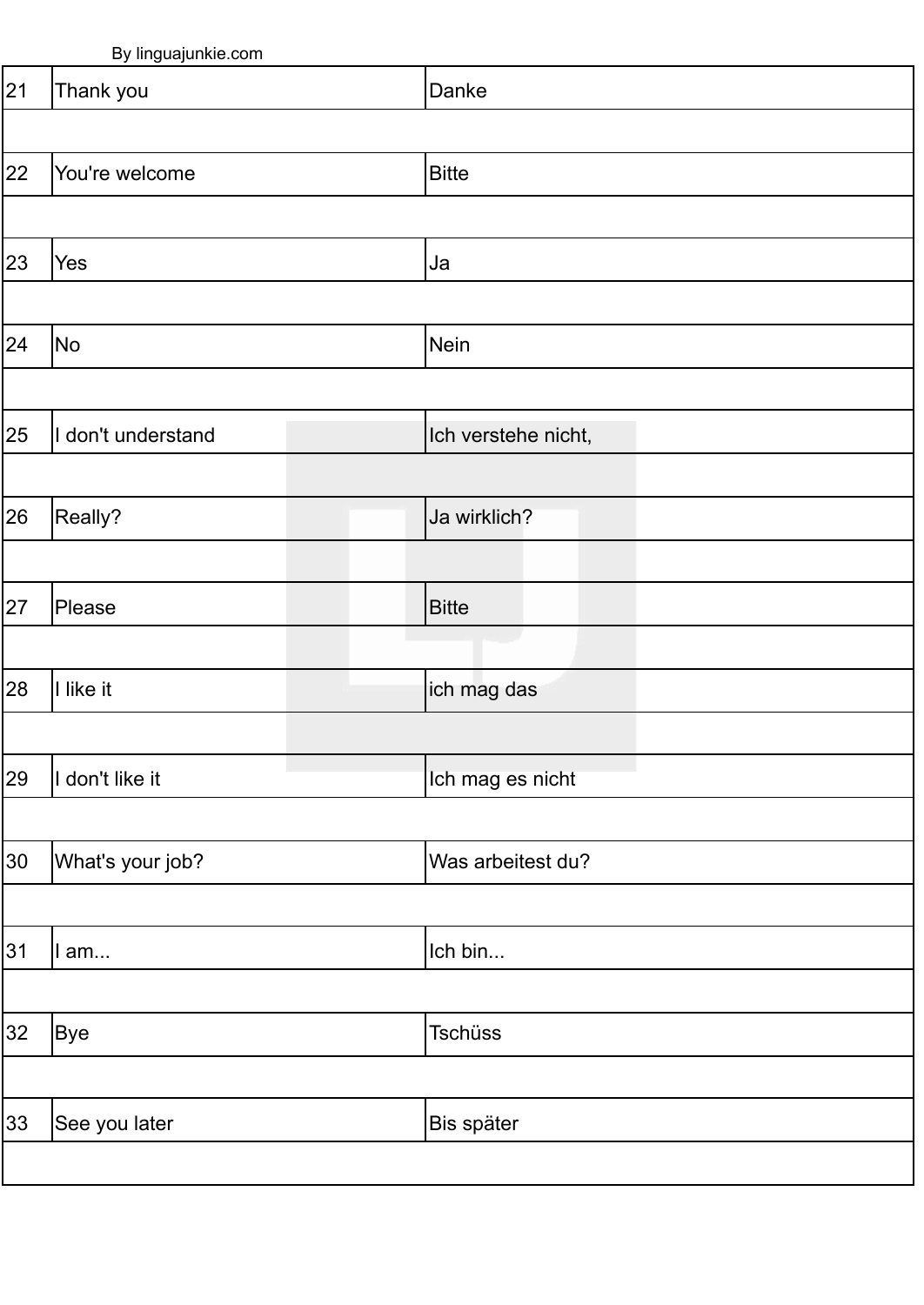|    | by miguajarmo.com           |                               |
|----|-----------------------------|-------------------------------|
| 34 | Let's meet again            | Lass uns nochmal treffen      |
|    |                             |                               |
| 35 | Cool                        | Cool                          |
|    |                             |                               |
| 36 | Great                       | Toll                          |
|    |                             |                               |
| 37 | Good                        | Gut                           |
|    |                             |                               |
| 38 | Bad                         | <b>Schlecht</b>               |
|    |                             |                               |
| 39 | The weather is nice today   | Das Wetter ist heute schön    |
|    |                             |                               |
| 40 | The weather is bad today    | Das Wetter ist schlecht heute |
|    |                             |                               |
| 41 | What's your favorite food?  | Was ist dein Lieblingsessen?  |
|    |                             |                               |
| 42 | Let's go eat                | Lass uns essen gehen          |
|    |                             |                               |
| 43 | Do you want to go eat?      | Wollen Sie essen gehen?       |
|    |                             |                               |
| 44 | What's your favorite music? | Was ist Deine Lieblingsmusik? |
|    |                             |                               |
| 45 | Il like                     | Ich mag                       |
|    |                             |                               |
| 46 | <b>Delicious</b>            | Köstlich                      |
|    |                             |                               |